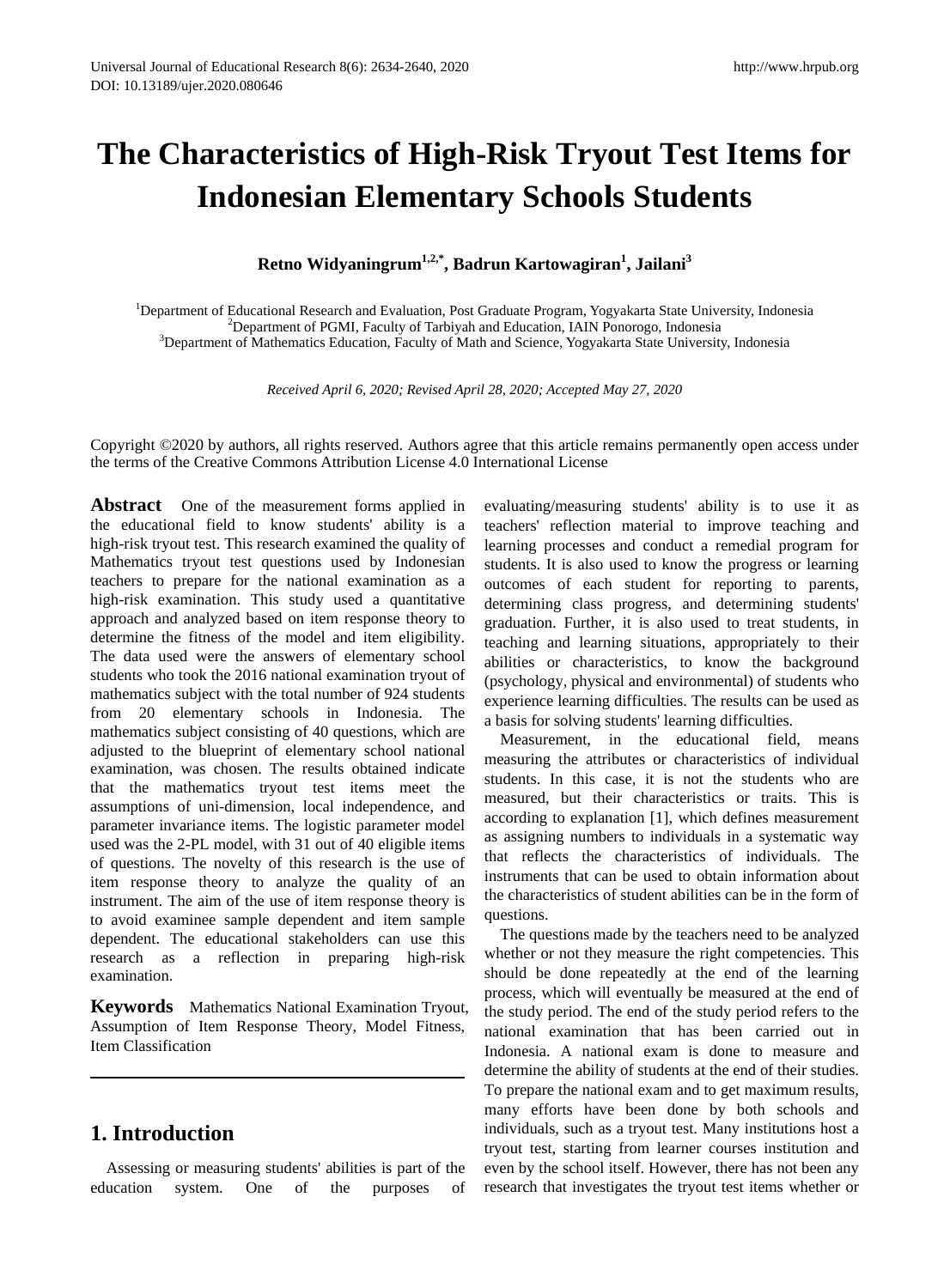not the items are following national examination standards and are capable of measuring students' abilities.

It is essential to ensure the quality of the tryout test items to be able to measure the students' ability to prepare for the National Examination. Generally, the ones who make the tryout test items are the team of teachers in the local area. In the implementation of the national examination tryout for Mathematics subject in elementary schools of Indonesian suburbs, a multiple-choice test was used to measure students' abilities. The test items compiled by the Teacher Team of a particular school group are used for elementary schools, which are incorporated in that school group without analyzing the quality of the test items and analyzing the fitness of the instrument with the ability of students.

Therefore, to overcome weaknesses in the preparation of the national examination tryout test as applied to the Mathematics tryout test in the particular district, it is crucial to conduct an analysis of the quality of Mathematics tryout tests compiled by the teachers of a specific school group, since the results of the tryout can describe students' passing rate. The analysis of the quality of this tryout test item is focused on the analysis of item response theory because the analysis has a mathematical model, which means that the opportunity for the test takers to have correct answers depends on the ability of the students and the characteristics of items [2]. Based on the explanation above, a study is needed to test the assumptions of the item response theory in the developed test, to test the fitness of the item response theory model, and to analyze the items whether or not they are feasible to prepare students for national examination.

## **2. Materials and Methods**

The research method used in this study was a quantitative approach with the item response theory. The data used were the answers of elementary school students who took the 2016 national examination tryout of mathematics subject with the total number of 924 students from 20 elementary schools in Indonesia. The mathematics subject consisting of 40 questions, which are adjusted to the blueprint of elementary school national examination, was chosen.

The raw data which was collected based on selected tryout samples were processed and analyzed to see the met assumptions of the item response theory consisting of uni-dimension, local independence, and parameter invariance, testing the fitness of the logistical parameter model of the item response theory, i.e., whether the questions are developed according to 1-PL, 2-PL or 3-PL models. From the logistical parameter model that is met, then the magnitude of the discriminating power parameters, the level of difficulty, and pseudo-guessing that are known were used to determine whether the items in the tryout questions are good or not.

The software used to process data was SPSS 20, BILOG MG 3.0, and Microsoft Excel 2013. The SPSS program was used to test local uni-dimensional assumptions and independence with factor analysis. BILOG MG 3.0 and Microsoft Excel 2013 were used to test the assumptions of parameter invariance as well as to test the fitness of the model on the tryout questions that were tested and to analyze the good and bad items.

## **3. Results and Discussion**

Examine the characteristics of the mathematics national examination tryout items for elementary schools, on a broad scale, is done by testing the assumptions of the item response theory, i.e., uni-dimension, local independence, and parameter invariance. Uni-dimension is to get each test item only measures one ability; local independence is to find out the factors that influence the constant tryout results; the subject's response to any item pair will be statistically independent of one another; while parameter invariance examines the characteristics of the item which do not depend on the parameter distribution of the ability of test-takers and the parameters that characterize test takers do not depend on the characteristics of the items [2].

This article also analyzes the fitness test of the mathematics national examination tryout model for elementary schools that have been developed with 1-PL, 2-PL, and 3-PL models. From these results, parameters that fit the model, and the characteristics of both good and bad items from the developed instrument will be obtained. The following are the results of the discussion of the item response theory analysis that has been carried out.

#### **3.1. The Assumptions of Item Response Theory Test**

The quality of the questions will affect the accuracy to determine the ability of respondents. Detecting the quality of questions can be done through theoretical and empirical analysis. In general, this empirical item analysis can be divided into two, i.e., the classical test theory approach and Item Response Theory (IRT).

The classical test theory, or pure classical score theory, is based on an additive model, i.e., the observed score is the sum of the actual score and measurement error score [3]. Classical test theory has developed widely and has been the mainstream among psychologists and education experts, as well as other behavioral studies, for 20 decades [3]. Classical test theory has weaknesses because it is examinee sample dependent and sample dependent items [4]; [5]; [6]; [7]. Other weaknesses in classical test theory are that the parameters in classical test theory are the characteristics of items that depend on the sample group used, besides that, classical test theory also requires the equality of measurement error for all subjects involved in the test, parallel definitions in classical test theory is also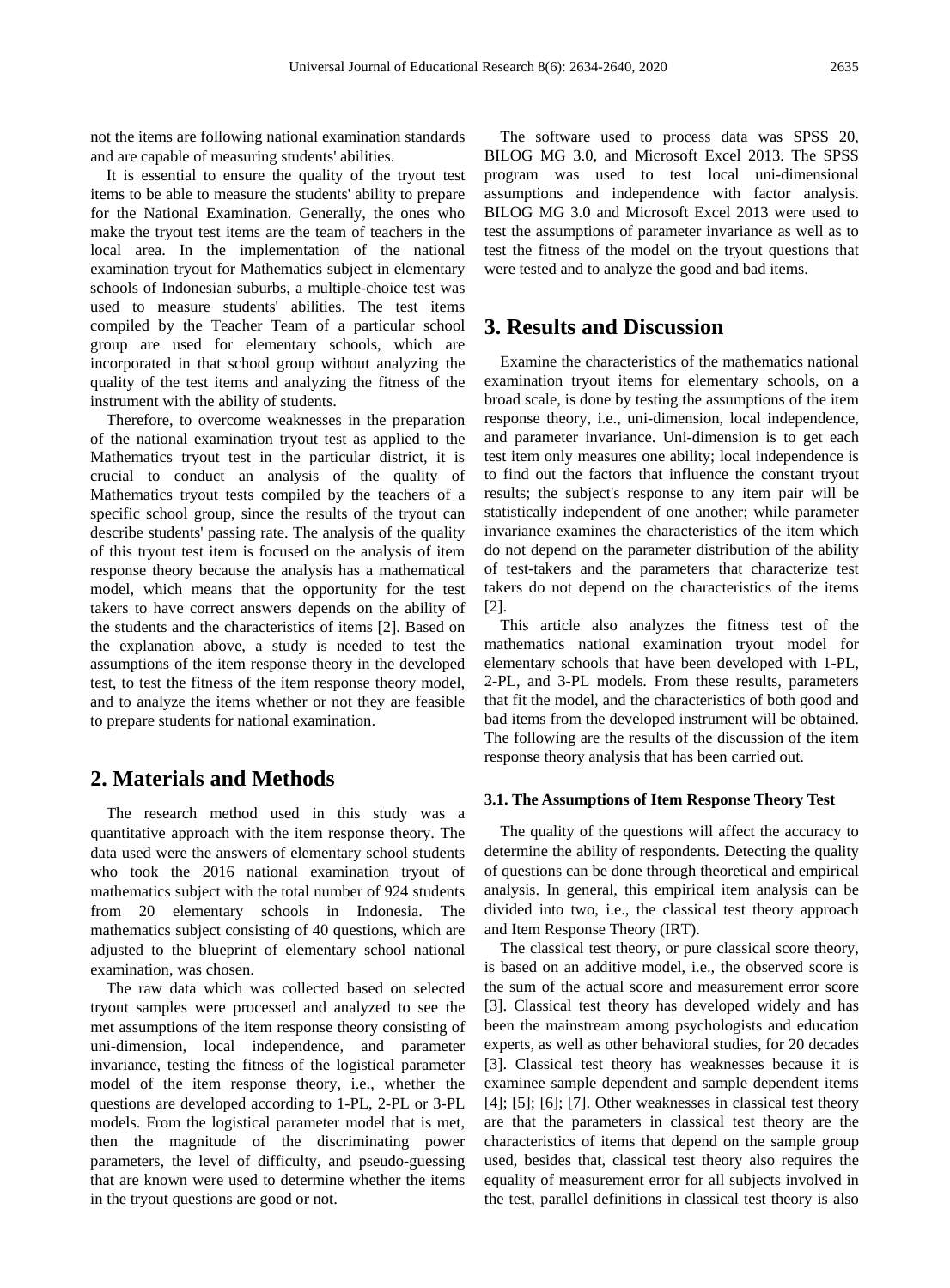practically very difficult to fulfill. The weaknesses of the classical test theory triggered a more adequate new theory, i.e., The Item Response Theory (IRT) or Latent Traits Theory (LTT).

This study used the IRT approach. According to [2], one of the IRT assumptions is that a uni-dimensional test is carried out using factor analysis, to see the Eigenvalues on the covariance-variance matrix of inter items. The data analysis with factor analysis was preceded by an analysis of sample adequacy using SPSS. The results of the analysis with SPSS are obtained as follows.

| Table 1. | KMO and Bartlett's Test |
|----------|-------------------------|
|----------|-------------------------|

| Kaiser-Meyer-Olkin Measure of Sampling<br>Adequacy. |                       | 0.827     |
|-----------------------------------------------------|-----------------------|-----------|
| Bartlett's Test of Sphericity                       | Approx.<br>Chi-Square | 17763.545 |
|                                                     | df                    | 780       |
|                                                     | Sig.                  |           |

The Chi-Square value indicates the analysis of the sample adequacy in the Bartlett test of 17763.545 with 780 degrees of freedom and a *p*-value of less than 0.01. This shows that the sample size of 924 in this study was sufficient to test the assumptions of the item response theory, namely uni-dimension. To find out the uni-dimensionality, SPSS is used with a scree plot to know the Eigenvalues as follows.

Eigenvalues are presented by the scree plot in Figure 1 above. Based on the results of the scree plot, it appears that the eigenvalue began to run off at the  $13<sup>th</sup>$  factor. This shows that there is more than 1 dominant factor in the mathematics national examination tryout for elementary schools. Still, the other 11 factors do not contribute significantly to the variance component that can be explained. The conclusion is that the developed instrument measures have at least 2 factors with the first factor as the dominant factor.



**Figure 1.** The Results of Scree Plot Factor Analysis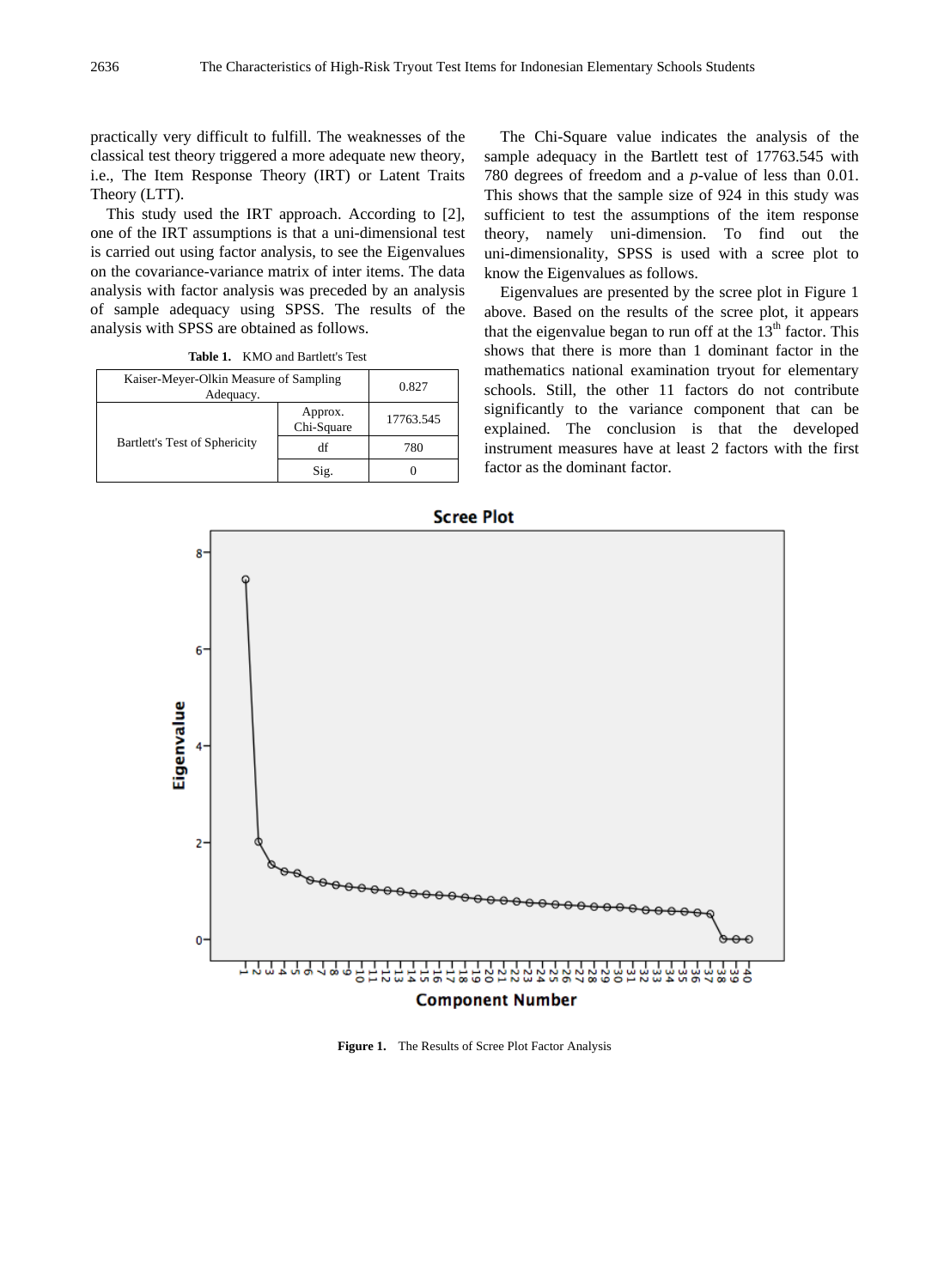Another way that can be done is by looking at the percentage of variance, which is higher than 20% or a comparison of the first Eigenvalues with the second ones of 5 or 4 [8]. Based on data analysis with the SPSS 22 program, the following results were obtained.

**Table 2.** Eigenvalues and the Variance Components of the Results of Factor Analysis

| Component      | <b>Initial Eigenvalues</b> |               |              |  |
|----------------|----------------------------|---------------|--------------|--|
|                | Total                      | % of variance | Cumulative % |  |
| 1              | 7.439                      | 18.597        | 18.597       |  |
| $\overline{c}$ | 2.019                      | 5.048         | 23.645       |  |
| 3              | 1.547                      | 3.867         | 27.512       |  |
| 4              | 1.403                      | 3.507         | 31.019       |  |
| 5              | 1.368                      | 3.419         | 34.438       |  |
| 6              | 1.223                      | 3.059         | 37.497       |  |
| 7              | 1.177                      | 2.942         | 40.438       |  |
| 8              | 1.123                      | 2.808         | 43.246       |  |
| 9              | 1.087                      | 2.717         | 45.963       |  |
| 10             | 1.063                      | 2.657         | 48.620       |  |
| 11             | 1.031                      | 2.576         | 51.196       |  |
| 12             | 1.009                      | 2.522         | 53.719       |  |
| 13             | .989                       | 2.473         | 56.191       |  |
| 14             | .946                       | 2.366         | 58.557       |  |
| 15             | .930                       | 2.325         | 60.883       |  |
| 16             | .912                       | 2.280         | 63.163       |  |
| 17             | .901                       | 2.253         | 65.416       |  |
| 18             | .866                       | 2.165         | 67.581       |  |
| 19             | .838                       | 2.095         | 69.676       |  |
| 20             | .814                       | 2.036         | 71.712       |  |
| 21             | .803                       | 2.007         | 73.719       |  |
| 22             | .783                       | 1.957         | 75.677       |  |
| 23             | .756                       | 1.891         | 77.567       |  |
| 24             | .747                       | 1.868         | 79.435       |  |
| 25             | .722                       | 1.805         | 81.240       |  |
| 26             | .708                       | 1.770         | 83.010       |  |
| 27             | .696                       | 1.739         | 84.748       |  |
| 28             | .675                       | 1.687         | 86.436       |  |
| 29             | .666                       | 1.664         | 88.100       |  |
| 30             | .665                       | 1.662         | 89.762       |  |
| 31             | .641                       | 1.602         | 91.364       |  |
| 32             | .605                       | 1.512         | 92.876       |  |
| 33             | .595                       | 1.486         | 94.362       |  |
| 34             | .585                       | 1.463         | 95.825       |  |
| 35             | .575                       | 1.438         | 97.263       |  |
| 36             | .552                       | 1.381         | 98.643       |  |
| 37             | .527                       | 1.318         | 99.961       |  |
| 38             | .008                       | .021          | 99.982       |  |
| 39             | .004                       | .010          | 99.993       |  |
| 40             | .003                       | .007          | 100.000      |  |

From table 2 above, it is seen that there are two high Eigenvalues, 7.439, and 2.019. Those two values appear to be much higher compared to other Eigenvalues, but the dominant one is 7.439, so, the dominant factor is the first factor. It is also following the explanation of [9];[10] that if there is only one dominant factor, then an instrument fulfills the uni-dimensional nature.

The second assumption is local independence as evidenced by the uni-dimensionality of participant response data on the mathematics national examination tryout for elementary schools, after the uni-dimensional assumption test, there is one dominant factor which means that the instrument measures one dimension of the ability to do national mathematics examination. [11] states that the results of the uni-dimensional analysis indicate that there is no correlation between the participant's response to an item to another item, or it can be said that the assumption of local independence has been fulfilled.

The third assumption is the invariance of item parameters and capability parameters. This assumption of item parameter invariance is evidenced by estimating item parameters in different groups of test-takers based on gender. In this article, the assumptions are proven by estimating the parameters of the items, which include discriminating power (a), difficulty level (b), and pseudo-guessing (c) in the group of test participants depicted in scatter plot diagrams [11].



**Figure 2.** Parameter Invariance of Discriminating Power Based on Male and Female Groups

From the scatter plot above, it can be interpreted that the discriminating power parameters in the male and female groups of each point are relatively close to the slope 1. This shows that there is no variation in the estimated parameter results in the female and male groups.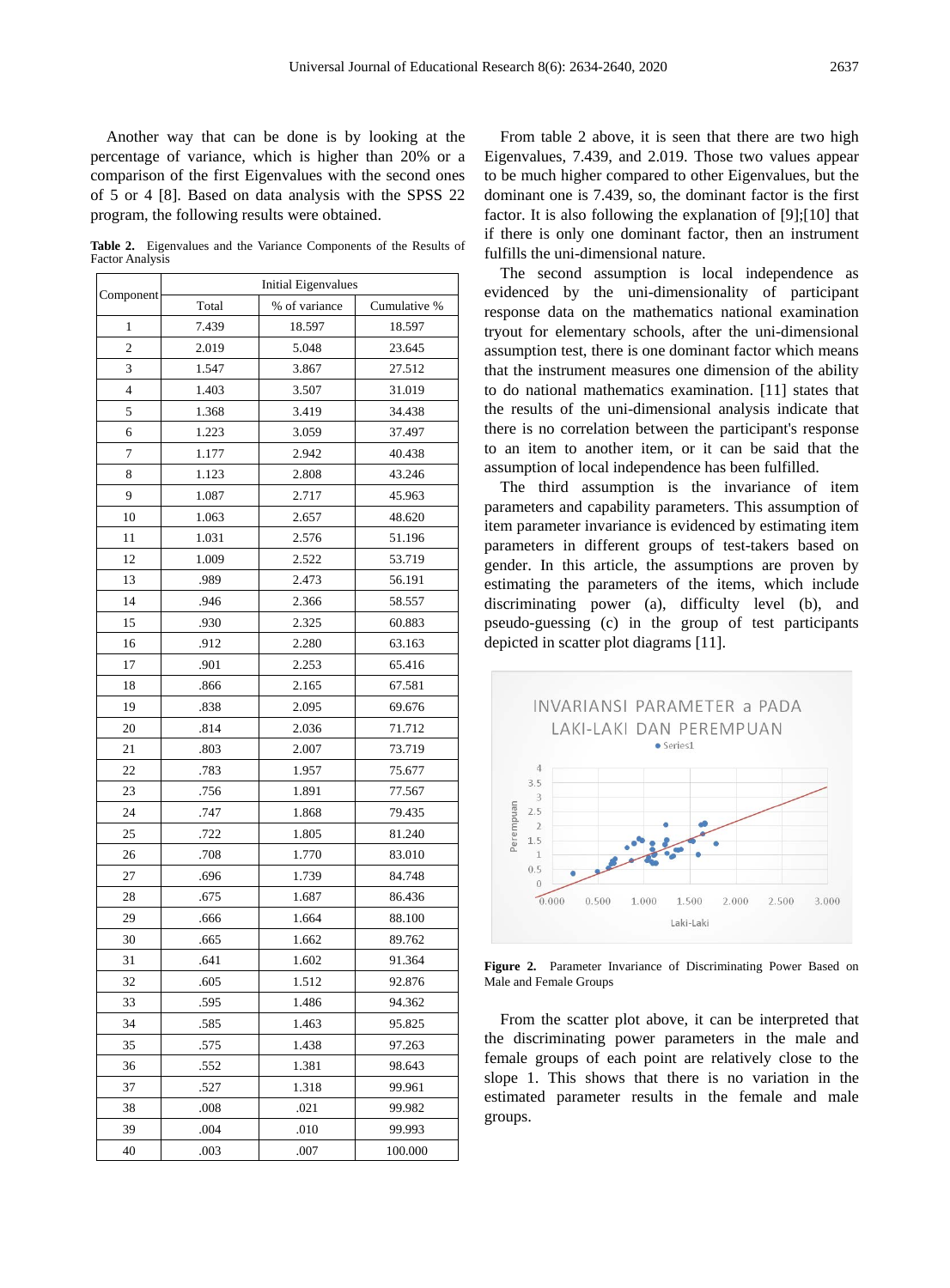

**Figure 3.** Parameter Invariance of Difficulty Level Based on Male and Female Groups

The scatter plot for the parameter (b), the level of difficulty estimated in the group of males and females, is depicted in figure 3. Based on the scatter plot, it was obtained that each point is relatively close to the line with slope 1. This means that there is no variation in the parameter of the level of difficulty of the estimation results in the male and female groups. In other words, parameter invariance is fulfilled.



**Figure 4.** Parameter Invariance of Pseudo-Guessing Based on Male and Female Groups

The scatter plot for the parameter (c), pseudo-guessing estimated in the group of males and females, is depicted in Figure 4. Based on the scatter plot, it was obtained that each point is relatively close to the line with the slope of 1. This shows that there is no variation in the pseudo-guessing parameter estimation results in the male and female groups. In other words, parameter invariance is fulfilled.

The parameter invariance of ability is proven by estimating items parameters in different item groups based on odd and even numbers. In this article, the assumptions are proven by estimating item parameters that include discriminating power (a), difficulty level (b), and pseudo-guessing (c) in the Odd-Even group of clusters illustrated in scatter plot diagrams [11].



**Figure 5.** Parameter Invariance of Discriminating Power Ability Based on Odd-Even Groups

From the scatter plot diagram above, it was found that the mathematics national examination tryout items for elementary schools are spread out, but are not around the linear line, so the bias data is not invariant.



**Figure 6.** Parameter Invariance of Difficulty Level Ability Based on Odd-Even Groups

From the scatter plot diagram above, it can be evident that mathematics national examination tryout items for elementary schools are spread out, but are not around the linear line, so the bias data is not invariant with a linear line of 0.3.



**Figure 7.** Parameter Invariance of Pseudo-Guessing Ability Based on Odd-Even Groups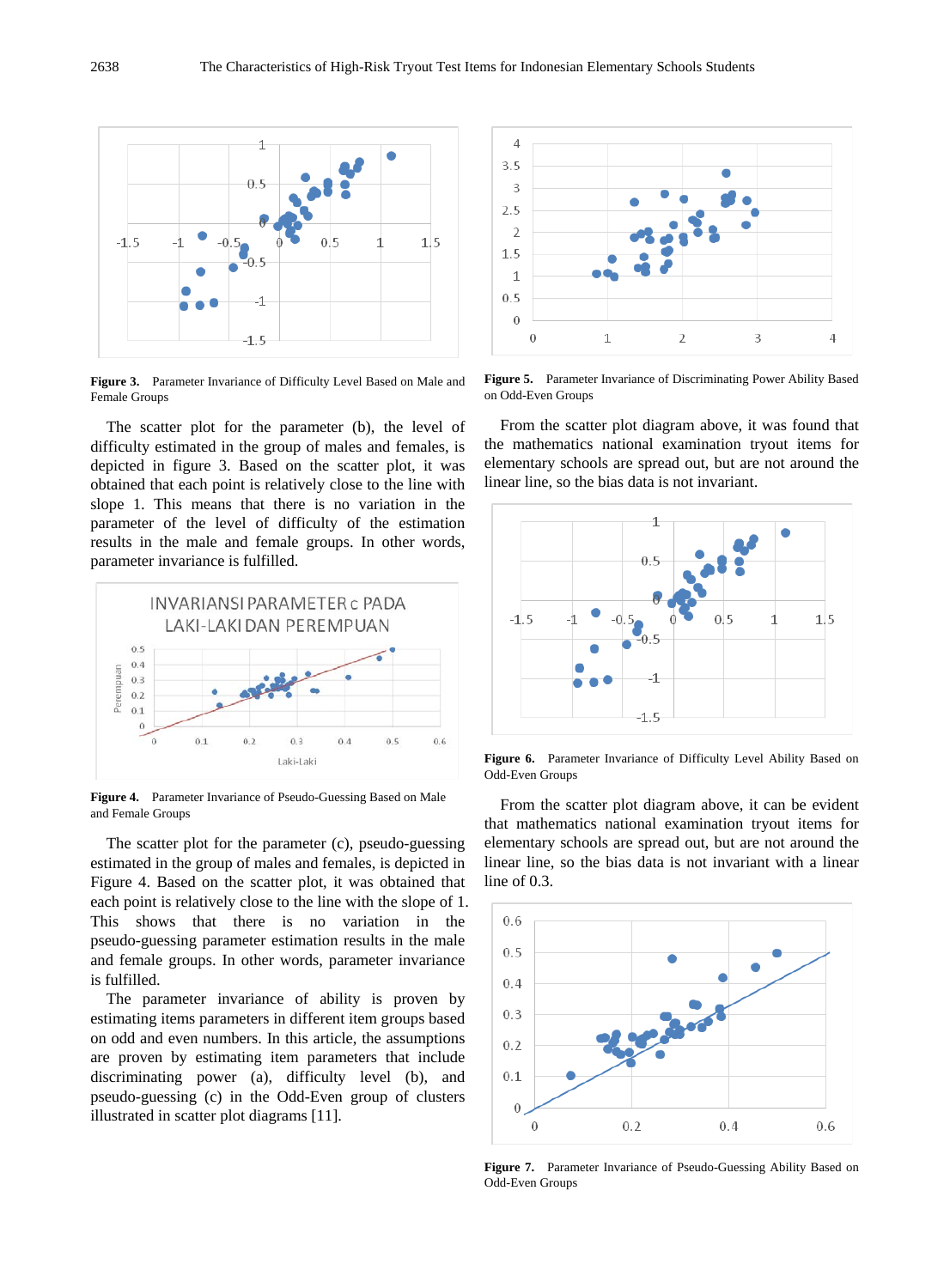From the scatter plot diagram above, it was found that the mathematics national examination tryout items for elementary schools are spread out, but are not around the linear line, so the bias data is not invariant.

Based on the test results above, the assumptions of item response theory in the tryout questions for elementary schools developed and tested on a broad scale have met all three characteristics, i.e., uni-dimension, local independence, and invariance of item parameters.

#### **3.2. Fitness Test of Logistic Parameter Model**

To test the fitness of the logistic parameter model, an analysis with item response theory with 1-PL, 2-PL, and 3-PL models can be used. The users of this theory need to choose whether the data analyzed is following one of the three models. Two ways can be used to determine the fitness of the analysis model that will be used, i.e., with the fitness of the model statistically and with the characteristic curve plot [11]. In this study, statistical model fitness was used.

From the statistical model selection, it was made the fitness of the three models based on the Chi-square value. The fitness of the models can be known by comparing the chi-square results of calculations with the chi-square table with a certain degree of freedom. The items fit with the model if the calculated chi-square value does not exceed the chi-square value of the table. The fitness is also known from the probability value (significance, sig.). If the sig. Value  $<< X$ , then the item does not match the model [11]. In this study, the data obtained were analyzed using Bilog MG 3.0 software to obtain the Chi-Square value in determining the fitness of the model. The fitness of the PL 1 model is checked by testing at the probability/significance. If the sign value  $> a$  value  $= 0.05$ , then the model is fit or the model used is following the items developed, and vice versa, if the sign  $\langle$ value a = 0.05, the model used is not following the items developed.

Based on the analysis results, PL 1 model turns out to have 15 fit items, PL 2 model has 30 fit items, and 3 PL model has 25 fit items. From these results, most items are fit with Model 2 of Logistics Parameters. This shows that further item response theory analysis conducted in this study is to use the Model 2 Logistics Parameters.

#### **3.3. Instrument Item Parameters and Item Classification of Good or Bad of 2 Logistics Parameters**

The stages of the model fit test have been carried out as it turned out that the model's fit in the 2 Logistics Parameters was the most appropriate to the mathematics national examination tryout items for elementary schools that would be used to estimate the item parameters and abilities. The estimated parameters are the Discriminating Power (a), and Difficulty Level (b) with the help of Bilog MG 3.0 software.

From the analysis of items, 2 Logistics Parameters with Bilog-MG show that 7 items are not good because the level of difficulty of the items is less than 0.4, and the discriminating power is also low. Therefore, the seven items must be dropped/omitted. So, the questions for mathematics national examination tryouts are 31 good items and 9 bad items. The use of good items is recommended rather than bad, so, students can develop their thinking skills [9].

### **4. Conclusions**

The assumptions of item response theory have been fulfilled by the tryout questions of Mathematics for elementary schools which have been tested on a broad scale consisting of uni-dimensions, local independence and invariance of item parameters. Uni-dimensional assumptions are indicated by factor analysis using SPSS and 1 dominant factor which is obtained from two factors resulting from the analysis. The assumption of local independence in the tryout questions of Mathematics is also fulfilled as a result of the previous assumption test, which states that the Mathematics tryout item is uni-dimensional. Meanwhile, item parameter invariance assumptions were also fulfilled based on the results of the analysis of student responses in different gender groups.

Based on the results of the model fit test with statistical analysis of significance values to determine which model is following the 2016 Mathematics tryout test, the 2 logistic parameter model is the fittest model with the magnitude of the discriminating power parameters (a) is -5.470 to 2.179 and the difficulty level parameter (b) is -1.087 to 1.926. From the known item parameters, it is obtained the results of the classification of good and bad items with 31 eligible items and 9 improper items.

## **REFERENCES**

- [1] M. J. Allen and W. M. Yen, *Interoduction to measuring*. Monterey, CA, 1979.
- [2] R. K. Hambleton and H. Swaminathan, *Item Response Theory*. Boston, MA: Kluwer Inc., 1985.
- [3] S. E. Embretson and S. P. Reise, *Item Response Theory for Psychologist*. NJ: Lawrence Erlbaum Associates Inc, 2000.
- [4] X. Fan, "Item Response Theory and Classical Test Theory: An Empirical Comparison of Their Item/Response Person Statistics," *Educ. Psychol. Meas.*, vol. 58, no. 3, pp. 357– 381, 1998.
- [5] R. K. Hambleton, H. Swaminathan, and H. J. Rogers, *Fundamental of item re-sponse theory*. Newbury Park, CA: Sage Publication Inc., 1991.